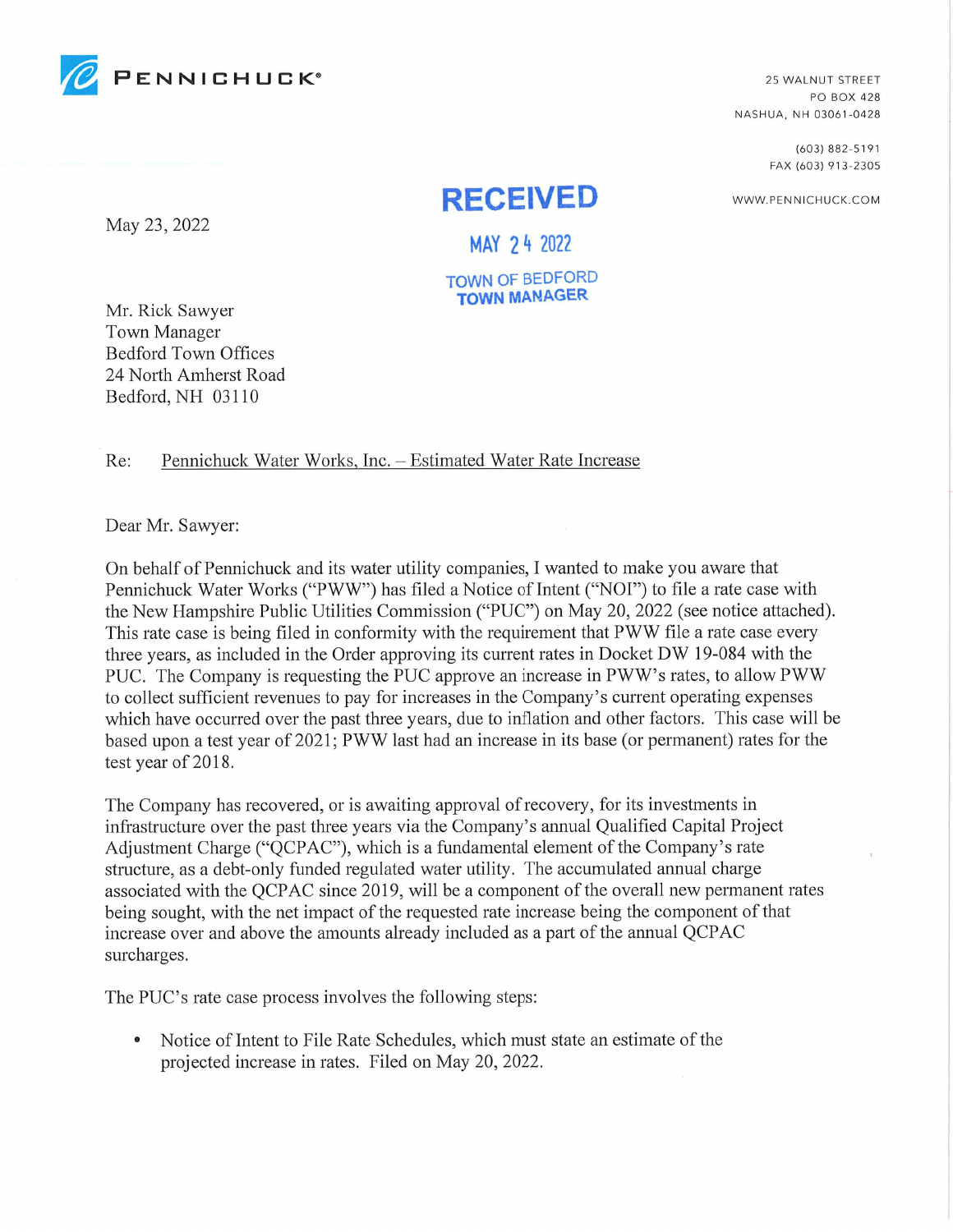- A complete Rate Case filing, which includes the final proposed change in rates and all testimony, exhibits and schedules required under PUC rules and regulations. This must be filed no earlier than 30 days of the date of the N01, and no later than 60 days after the date of the N01. As such, the case is to be filed on or after June 19, 2022, but before July 19, 2022.
- The PUC will open a docket for the Rate Case and issue an Order of Notice scheduling a prehearing conference to address timing and other procedural aspects. We expect this prehearing conference to occur sometime in August 2022.
- 0 PWW's Rate Case will include a request that the PUC allow a "temporary" rate increase, which will allow PWW to charge those approved rates during the pendency of the Rate Case. At this juncture, PWW expects to request "temporary" rates at "current rates," which would result in no adjustment to the current water rates for this case on a temporary basis, as the process is completed to approve new permanent rates. We expect hearings on PWW's temporary rate request will be held before the end of 2022.
- The PUC will approve a detailed procedural schedule for the docket, which will include discovery and testimony by Department of Energy ("DOE") Staff, the Office of Consumer Advocate, and any other parties which petition for and are approved as intervenors to the case. A hearing on permanent rates is likely to be held in the Spring or Summer of 2023.

PWW's N01 states its best current estimate as of the date of this filing as to the amount of the base rate increase that PWW will ultimately seek. This requested increase will be finalized within the next 30 days as PWW completes its full Rate Case filing.

The current base rate increase set forth in the N01 is to increase PWW's base annual revenues by approximately \$5.1 million, which represents an increase in base rates of about 14.0%. As will be carefully documented by PWW's full Rate Case filing, this increase is appropriate and reasonable for the following reasons: PWW has not had an increase in base rates since 2019; the underlying cost of PWW's operating expenses have increased during that period in some cases at higher than the rate of inflation; PWW's usage of certain operating costs have changed (upwards or downwards) based upon factors relating to the ongoing operation of the utility, as well as forces impacting that operation outside of the utility's ability to control, and PWW has borrowed and invested about \$37.8 million in new capital projects or infrastructure replacement since the beginning of 2019 to serve its customers (for which QCPAC surcharge increases are necessary so that it can pay the debt service attributable to these new capital investments). The overall increase in rates and base annual revenues is inclusive of all of these factors, and includes the revenues needed to pay for necessary operating expenses, over and above what has already been authorized in the Company's annual Qualified Capital Project Adjustment Cost (QCPAC) surcharge filings.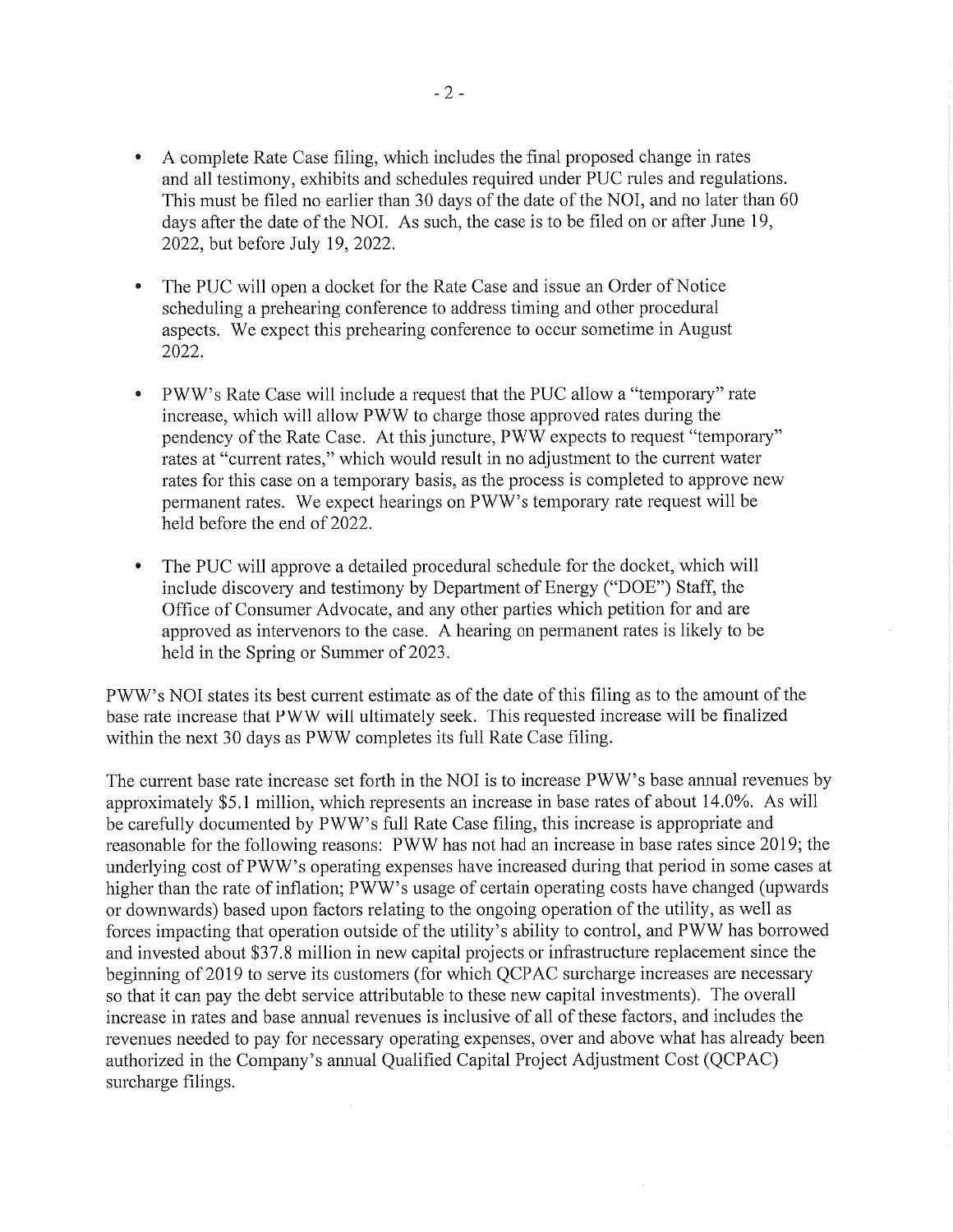The requested rate increase is consistent with the City of Nashua's plan when it acquired Pennichuck in January 2012. Because the City does not seek to charge a profit for Pennichuck's water utility service, and because the cost of operating PWW as a municipally-owned, debt-only funded utility is lower than if Pennichuck were still privately-owned, the requested rate increase is lower than if the City had not acquired Pennichuck.

It is the intent of the Company to keep the communities we serve informed as we proceed through the regulatory process. I would appreciate your sharing the information provided with your community's governing Board.

A copy of the Notice of Intent to File Rate Schedules will be available on the Company's website (www.Pennichuck.com). If possible, we would appreciate your posting this letter on your Town website in order to inform customers being served by the Company. In addition, once the docket has been opened at the PUC, you may follow the proceeding on the PUC website: http://www.puc.state.nh.us.

In addition, members of the Company staff are available to meet with you or the community's governing body to discuss the rate filing process and the estimated rate increases.

After nearly 10 years of City ownership, PWW continues to provide high quality water service, with important investments in safe and secure infrastructure, and with excellent customer service, at rates that are lower than they would have been under prior private ownership.

Please feel free to call me at 603-913-2312 if you need any further information or clarification.

Sincerely,

 $\leq$  only

Larry D. Goodhue Chief Executive Officer